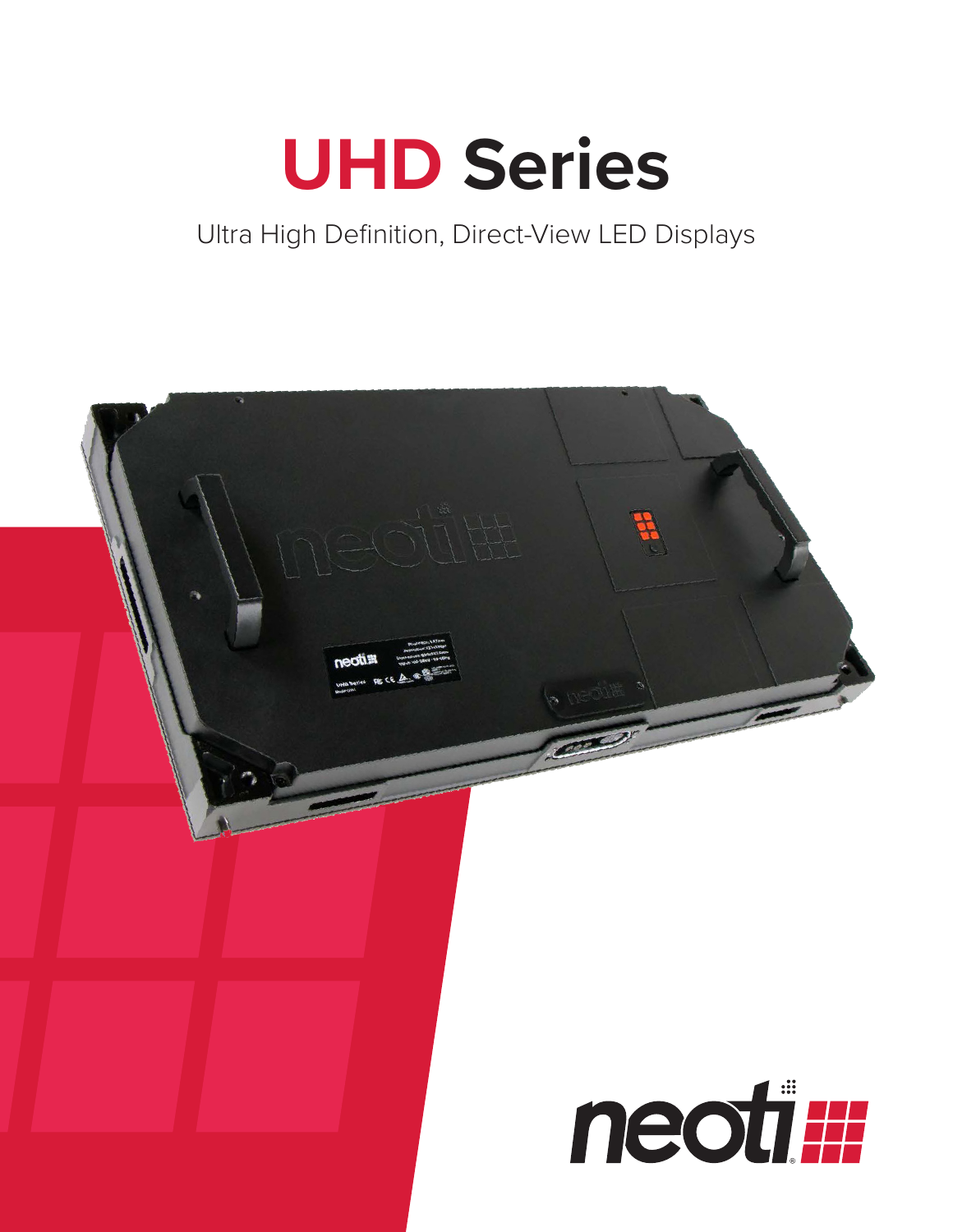

#### **UHD Series**

#### **Native 16:9 HD Resolution <b>CEA Quick and Easy Assembly**

Easily keep things in perspective with full HD or 4K+ resolutions at popular sizes.



#### **Redundant Power & Data**

For critical applications, available redundant power and data provides peace of mind.



A simple, modular design allows for a quick and easy setup, and cableless interconnects keep things tidy.



#### **Camera-Ready Calibration**

Fine-tune color calibration ensures a perfect image on or off camera, in any environment.





**UHD Series**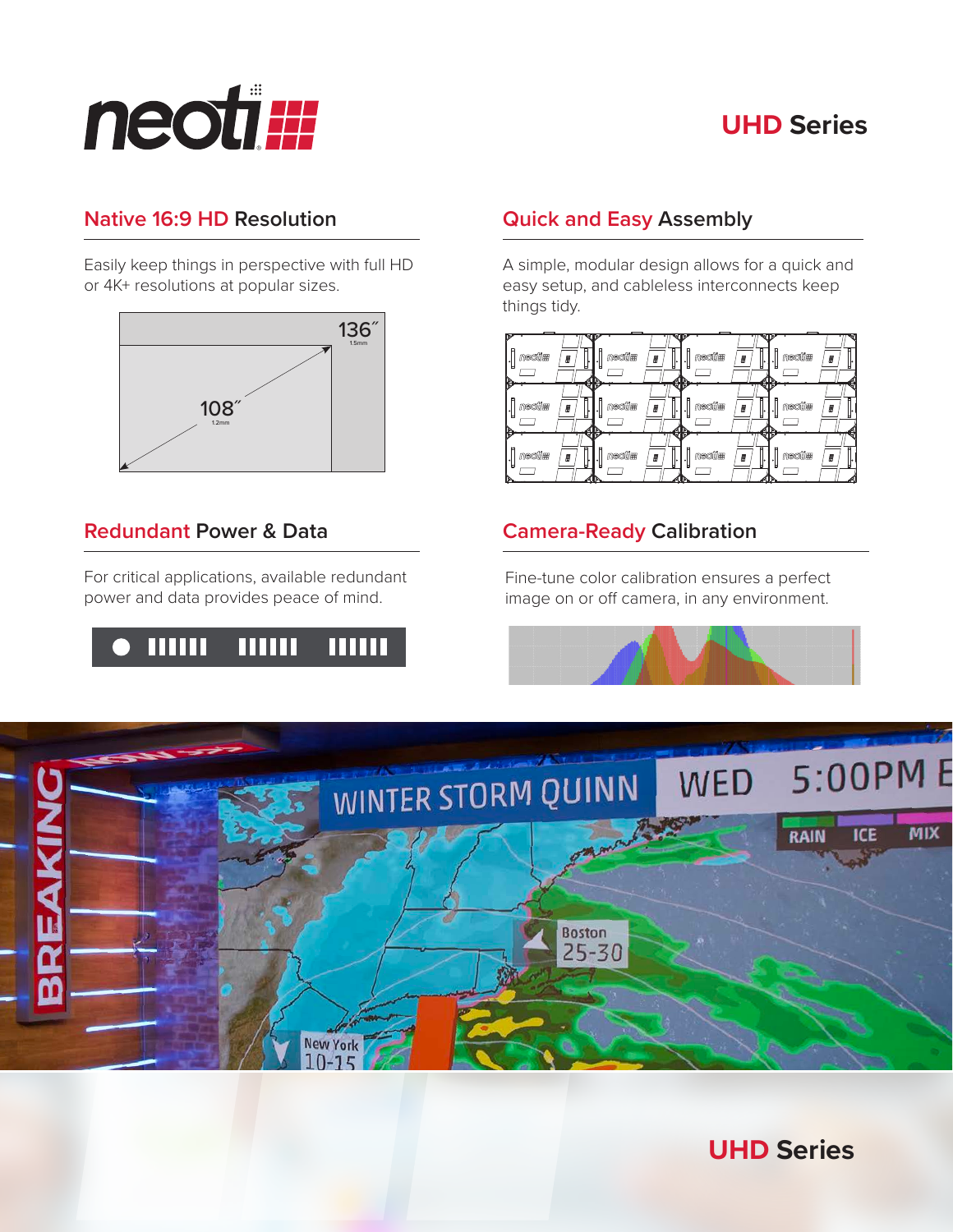

### **UHD Series Specifications**

|                           | $0.9 - 3.1$<br><b>Pixel Pitch</b> |                                                                             | 16:9<br><b>Aspect Ratio</b> |                 | Front<br><b>Install &amp; Service</b> |                 |                 |
|---------------------------|-----------------------------------|-----------------------------------------------------------------------------|-----------------------------|-----------------|---------------------------------------|-----------------|-----------------|
|                           |                                   | <b>U091</b>                                                                 | <b>U121</b>                 | <b>U151</b>     | <b>U181</b>                           | <b>U251</b>     | <b>U31I</b>     |
|                           | <b>Pixel Pitch</b>                | 0.93 mm                                                                     | $1.25$ mm                   | 1.56 mm         | 1.87 mm                               | $2.5$ mm        | 3.1 mm          |
| <b>DISPLAY PROPERTIES</b> | <b>Resolution (H/V)</b>           | 648x360 px                                                                  | 480x270 px                  | 384x216 px      | 321x180 px                            | 240x136 px      | 192x108 px      |
|                           | <b>Brightness</b>                 | 600 nits                                                                    | 600 nits                    | 600 nits        | 600 nits                              | 600 nits        | 600 nits        |
|                           | <b>Refresh Rate</b>               | $\geq$ 2880 Hz                                                              | $\geq$ 2880 Hz              | $\geq$ 2880 Hz  | $\geq$ 2880 Hz                        | $\geq$ 2880 Hz  | $\geq$ 2880 Hz  |
|                           | <b>Contrast</b>                   | 5000:1                                                                      | 5000:1                      | 5000:1          | 5000:1                                | 5000:1          | 5000:1          |
|                           | <b>Color Depth</b>                | 16 bit                                                                      | 16 bit                      | 16 bit          | 16 bit                                | 16 bit          | 16 bit          |
|                           | <b>Viewing Angle (H/V)</b>        | 160°/140°                                                                   | 160°/140°                   | 160°/140°       | 160°/140°                             | 160°/140°       | 160°/140°       |
|                           | <b>Diode Type</b>                 | <b>SMD 0606</b>                                                             | <b>SMD 1010</b>             | <b>SMD 1010</b> | SMD 1010/1515                         | <b>SMD 2020</b> | <b>SMD 2020</b> |
| ENGINEERING               | <b>Panel Weight</b>               | 18.7 lbs                                                                    | 18.3 lbs                    | 18.2 lbs        | 17.6 lbs                              | 16.8 lbs        | 16.5 lbs        |
|                           | <b>Panel Dimensions</b>           | Metric: 600 x 337.5 x 99.4mm / Imperial: 23.622 x 13.287 x 3.913 in (WxHxD) |                             |                 |                                       |                 |                 |
|                           | <b>Installation &amp; Service</b> | Front                                                                       |                             |                 |                                       |                 |                 |
|                           | <b>Operating Voltage</b>          | AC 100 $^{\circ}$ 240V (50 $^{\circ}$ 60Hz)                                 |                             |                 |                                       |                 |                 |
|                           | <b>Panel Power (Max/Avg)</b>      | 160 / 53 W                                                                  | 140 / 45 W                  | 140 / 45 W      | 140 / 45 W                            | 120/40W         | 120 / 40 W      |
|                           | <b>Temperature</b>                | Operating: -13 $\degree$ 104° F / Storage: -22 $\degree$ 140° F             |                             |                 |                                       |                 |                 |
|                           | <b>Humidity</b>                   | Operating: 10 $^{\circ}$ 80% RH / Storage: 10 $^{\circ}$ 85% RH             |                             |                 |                                       |                 |                 |
|                           | <b>Environment Rating</b>         | IP40 (Indoor)                                                               |                             |                 |                                       |                 |                 |
|                           | <b>Certifications</b>             | FCC, UL, CE-TUV, ETL, RoHS, CCC                                             |                             |                 |                                       |                 |                 |

Specifications are accurate at time of printing. Actual specifications may vary due to customizations or updates. Specifications should be confirmed upon ordering.